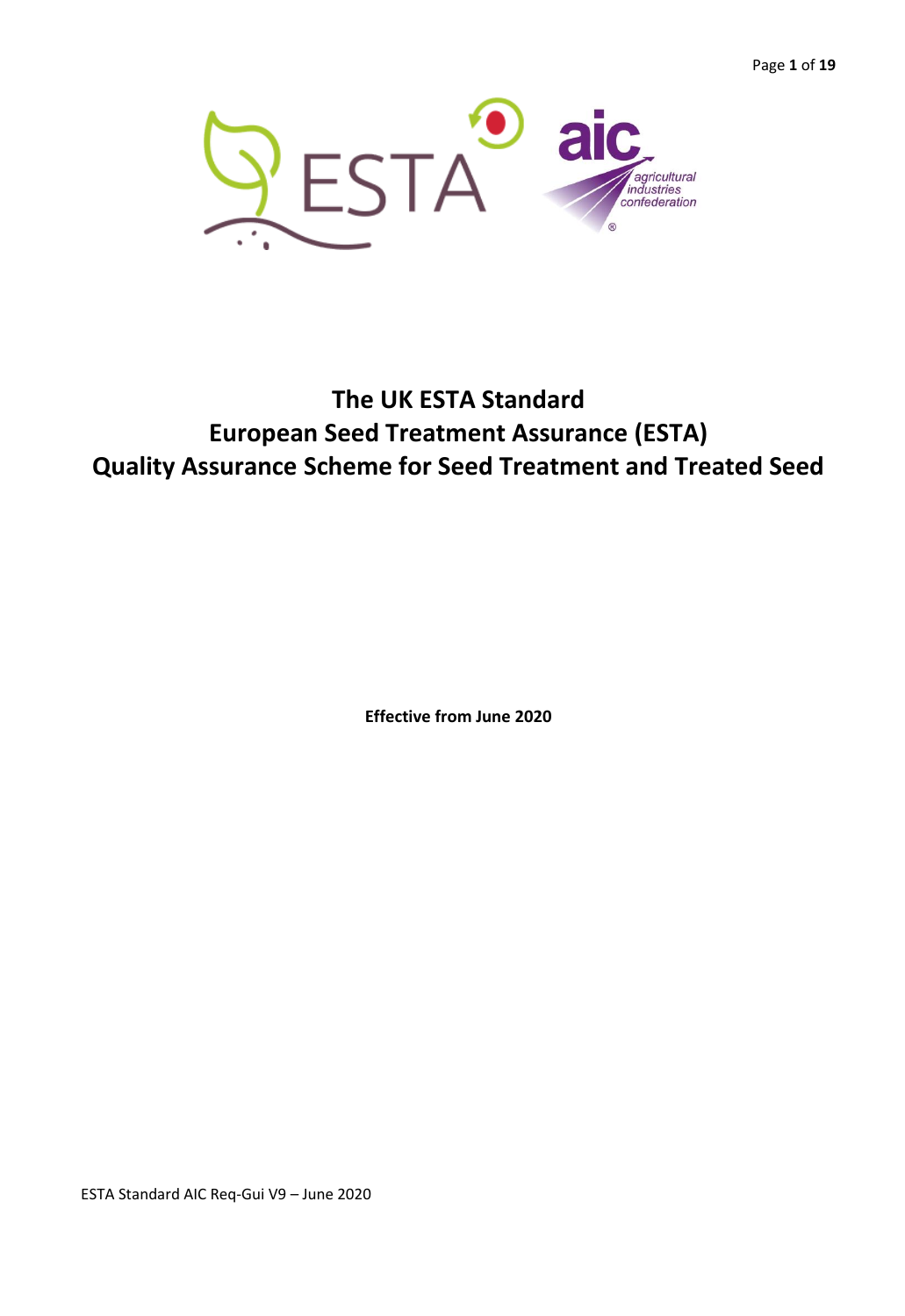## **ESTA Standard European Seed Treatment Assurance (ESTA) Quality Assurance Scheme for Seed Treatment and Treated Seed**

#### **Foreword**

This document has been prepared under surveillance of ESA-STAT (European Seed Association – Seed Treatment and Technology). It is the standard on quality assurance for seed treatment and treated seed of ESA (European Seed Association), supported by the ESA membership and the agrichemical industry.

ESTA (European Seed Treatment Assurance) is a standard to support the industry. This standard provides a quality assurance system to assure that seed treatment and the resulting treated seed meet requirements defined by legislators and industry. The ESA standard can be found on the ESA website at<http://esta.euroseeds.eu/> and it is this which the UK ESTA standard is based on.

Companies certified to the ESTA standard reliably treat seed with plant protection products (PPP), resulting in quality products (treated seed) for the ultimate user: farmer, grower, plant raiser or contractor.

This standard can be used as an "umbrella" standard to which national and industry quality assurance schemes are benchmarked.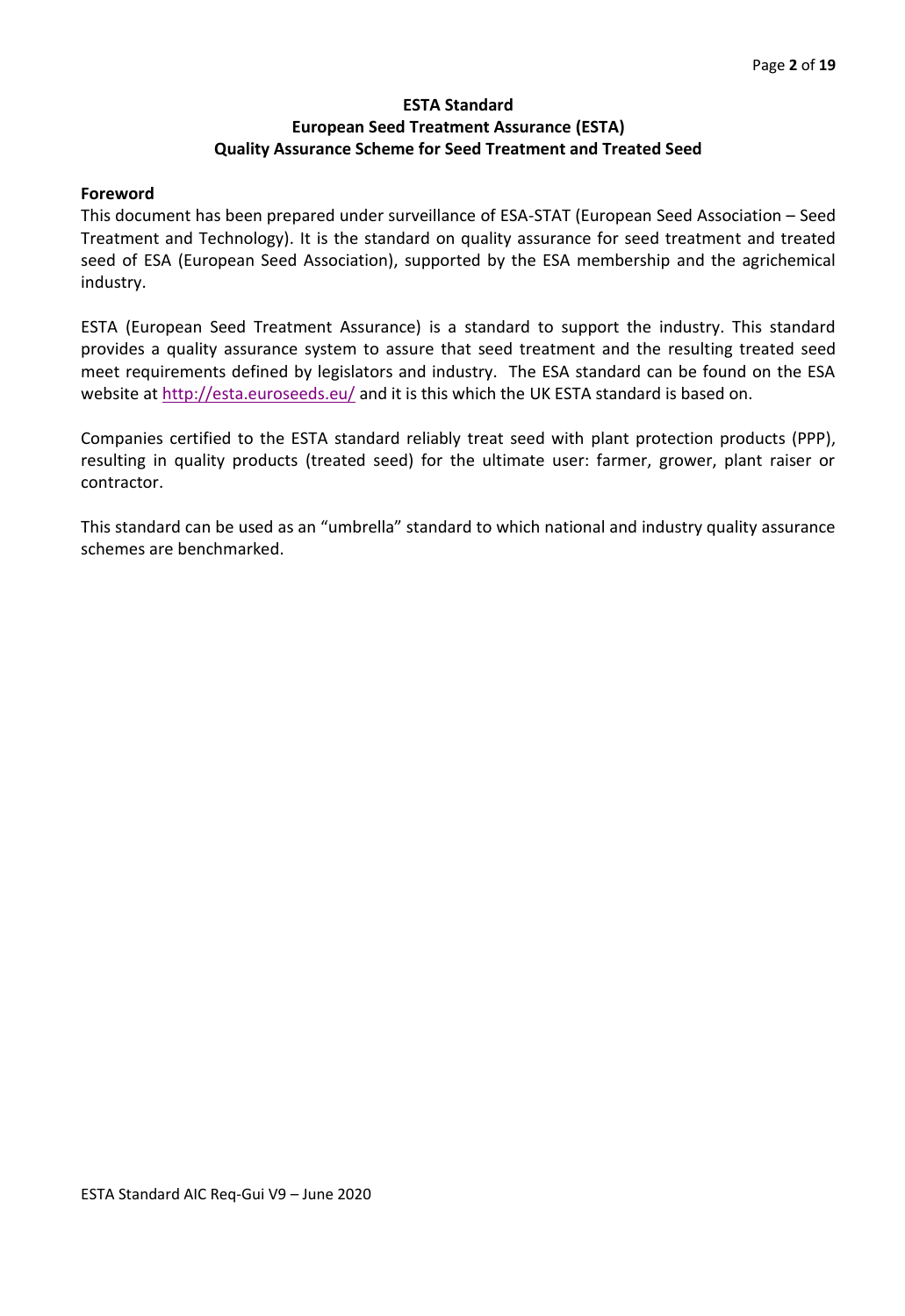## **ESTA Standard**

## Contents

| 8.4 Farmers, growers, plant raisers and contractors drilling/planting the treated seed 11  |  |
|--------------------------------------------------------------------------------------------|--|
|                                                                                            |  |
|                                                                                            |  |
|                                                                                            |  |
|                                                                                            |  |
| Annex 4: Maximum allowable dust levels in seed treated with neonicotinoids (informative)14 |  |
|                                                                                            |  |
|                                                                                            |  |
|                                                                                            |  |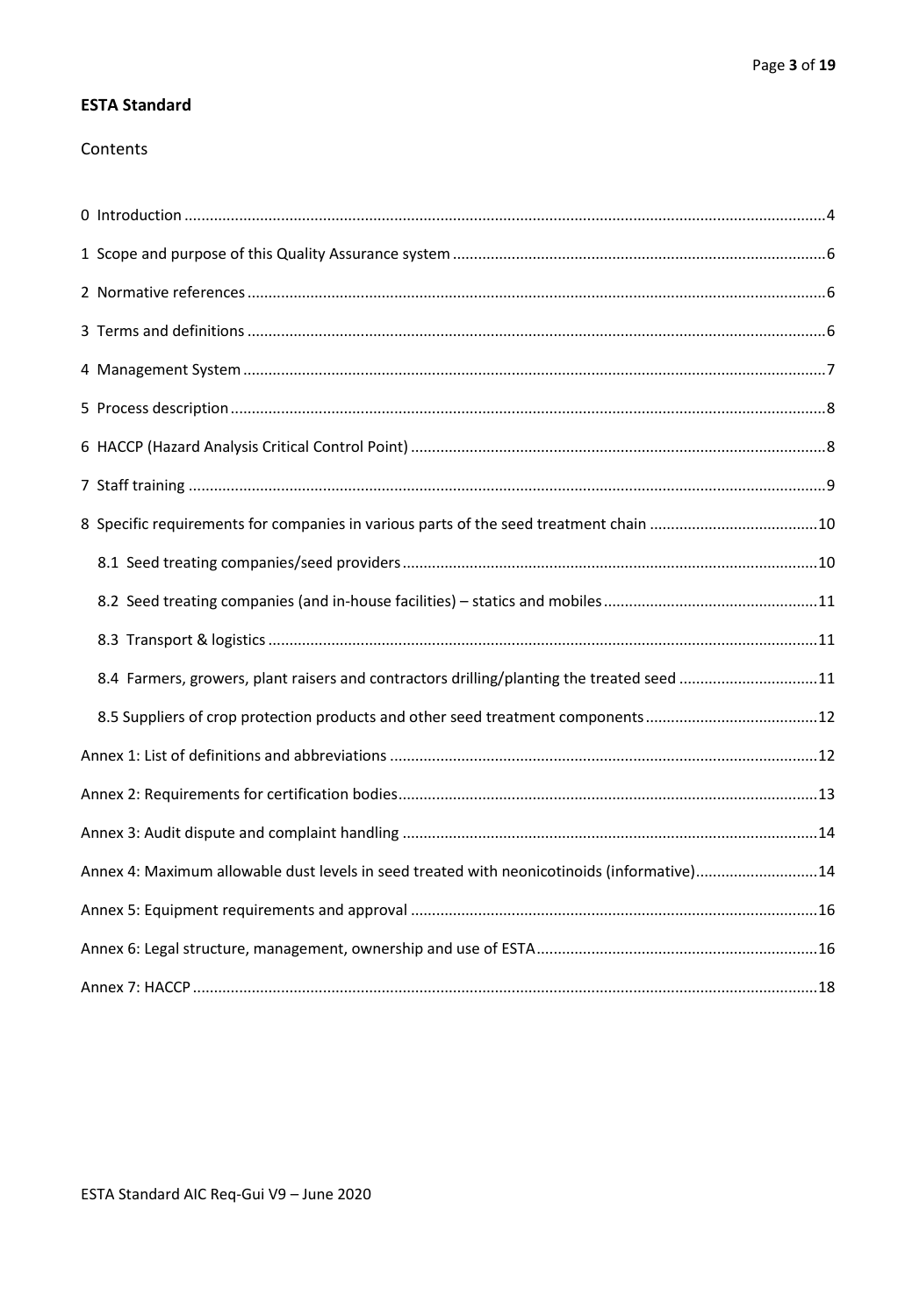## **0. Introduction**

## **0.1 General**

This standard on quality assurance for seed treatment and treated seed of Euroseeds is named ESTA (see also 0.2). It is meant to be a general basis for quality assurance in the application of all seed treatments including plant protection products.

ESTA has been designed to be compatible with ISO 9001 (general quality management system standard) and ISO 17065.

## **0.2 Scope**

This standard regards the "seed treatment chain" as one system of interdependent processes, from seed suppliers through the seed treatment facilities and transport to the ultimate user of the treated seed. Achieving process control is a goal of ESTA. The schemes scope fall inside of the blue box, however, participants of ESTA will need to be aware that suppliers and end users, although out of direct control, will need to be the relevant guidance.



## **0.3 Management and use of ESTA**

Euroseeds, as the owner of ESTA, will grant certification bodies the right to certify organisations to the ESTA standard (see annex 2 for details and requirements). Euroseeds will allow such certified organisations to use the ESTA logo (see annex 6).

## **0.4 ESTA: Main components**

The Quality Assurance System consists of six main components:

- 1. General framework for the Quality Assurance System
- 2. Description of processes
- 3. Risk analyses as a basis for risk control
- 4. Key procedures
	- a. control of documents and records
	- b. control of nonconformities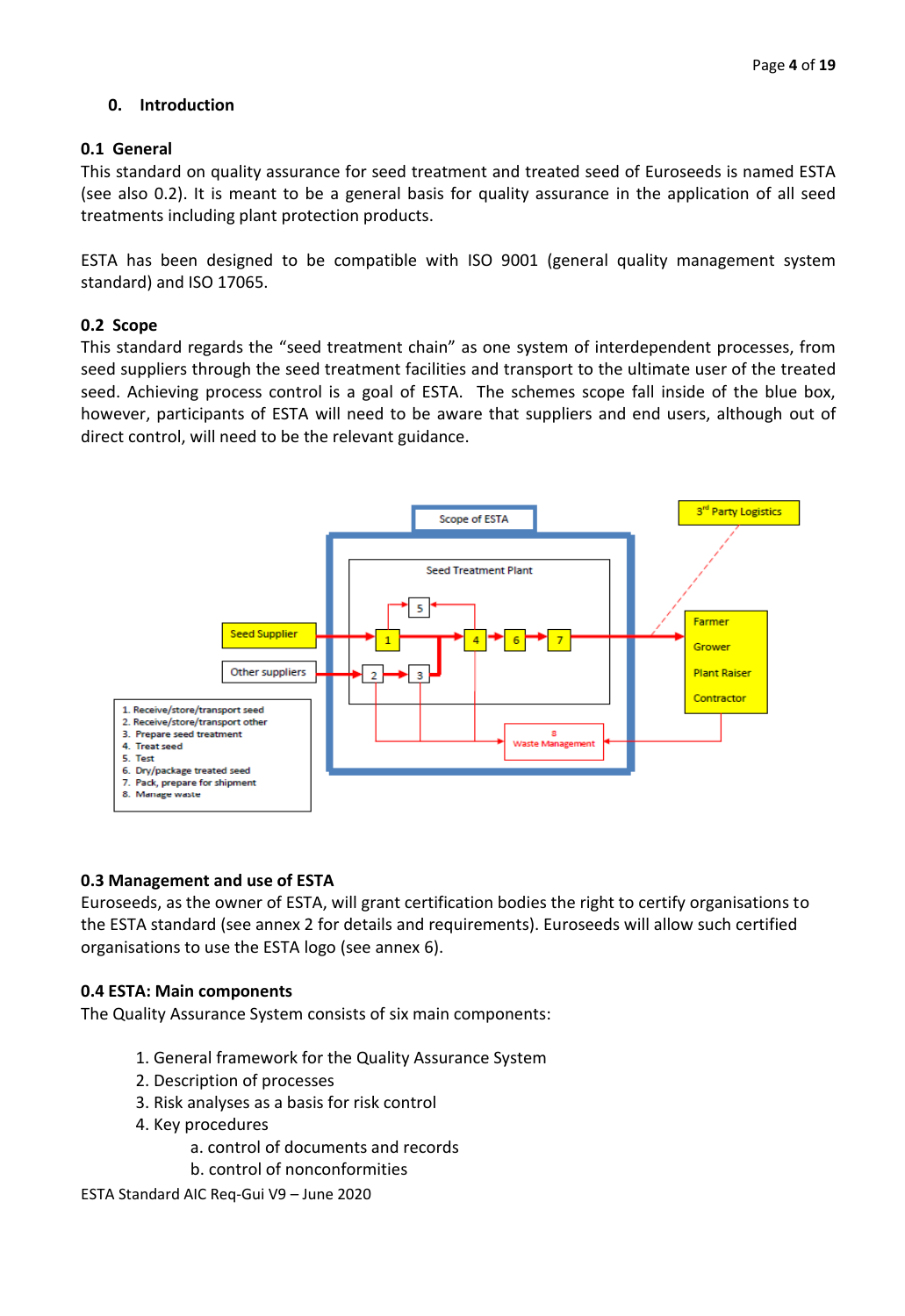- c. corrective and preventive measures
- d. recall of non-conforming product & complaint handling
- 5. Proven competence of personnel
- 6. Specific requirements for the seed/seed treatment companies

NOTE: An **(R)** in the text of this code indicates where there is a requirement to keep a record.

## **0.5 Relationship with other standards**

Were appropriate seed quality tests required by users of this standard can be performed according to the International Rules for Seed Testing in ISTA accredited laboratories, but alternative tests can be used if customers or authorities agree.

#### **0.6 Relevant Legislation**

This list is not exhaustive but highlights the key legislation regarding the treatment of seed which must be understood and complied with.

The EC regulation 1107/2009 <http://eurlex.europa.eu/LexUriServ/LexUriServ.do?uri=OJ:L:2009:309:0001:0050:EN:PDF>

Directive 2009/128/EC Sustainable Use Directive on the use of pesticides <http://eur-lex.europa.eu/LexUriServ/LexUriServ.do?uri=OJ:L:2009:309:0071:0086:en:PDF>

Commission Directive 2010/21/EU of 12 March 2010 amending Annex I to Council Directive 91/414/EEC as regards the specific provisions relating to clothianidin, thiamethoxam, fipronil and imidacloprid (Text with EEA relevance) - Directive 2010/21/EU additional provisions to protect honey bees

<http://eur-lex.europa.eu/LexUriServ/LexUriServ.do?uri=CELEX:32010L0021:EN:NOT>

## **0.7 Compatibility with other quality assurance/quality management systems**

*EN-ISO 9001:2008. Quality management systems – Requirements.* 

Internationally the most widely adopted quality management standard is EN-ISO 9001:2008. Core elements of this standard can also be recognized in this standard, which is targeted to the requirements of the "seed treatment chain".

## *ISO 14001:2004. Environmental management systems – Requirements with guidance for use.*

This standard specifies "requirements for an environmental management system to enable an organsation to develop and implement a policy and objectives which take into account legal requirements and information about significant environmental aspects". The standard is compatible with ISO 9001:2008 and focuses on the Plan-Do-Check-Act cycle. (Establish objectives and processes/Implement/Monitor and measure/Take actions to continually improve performance of the environmental management system.)

#### *OHSAS 18001:2007. Occupational health and safety management systems – requirements.*

OHSAS 18001 has been developed to be compatible with ISO 9001 and ISO 14001 in order to facilitate the integration of occupational health and safety, quality, and environmental management systems.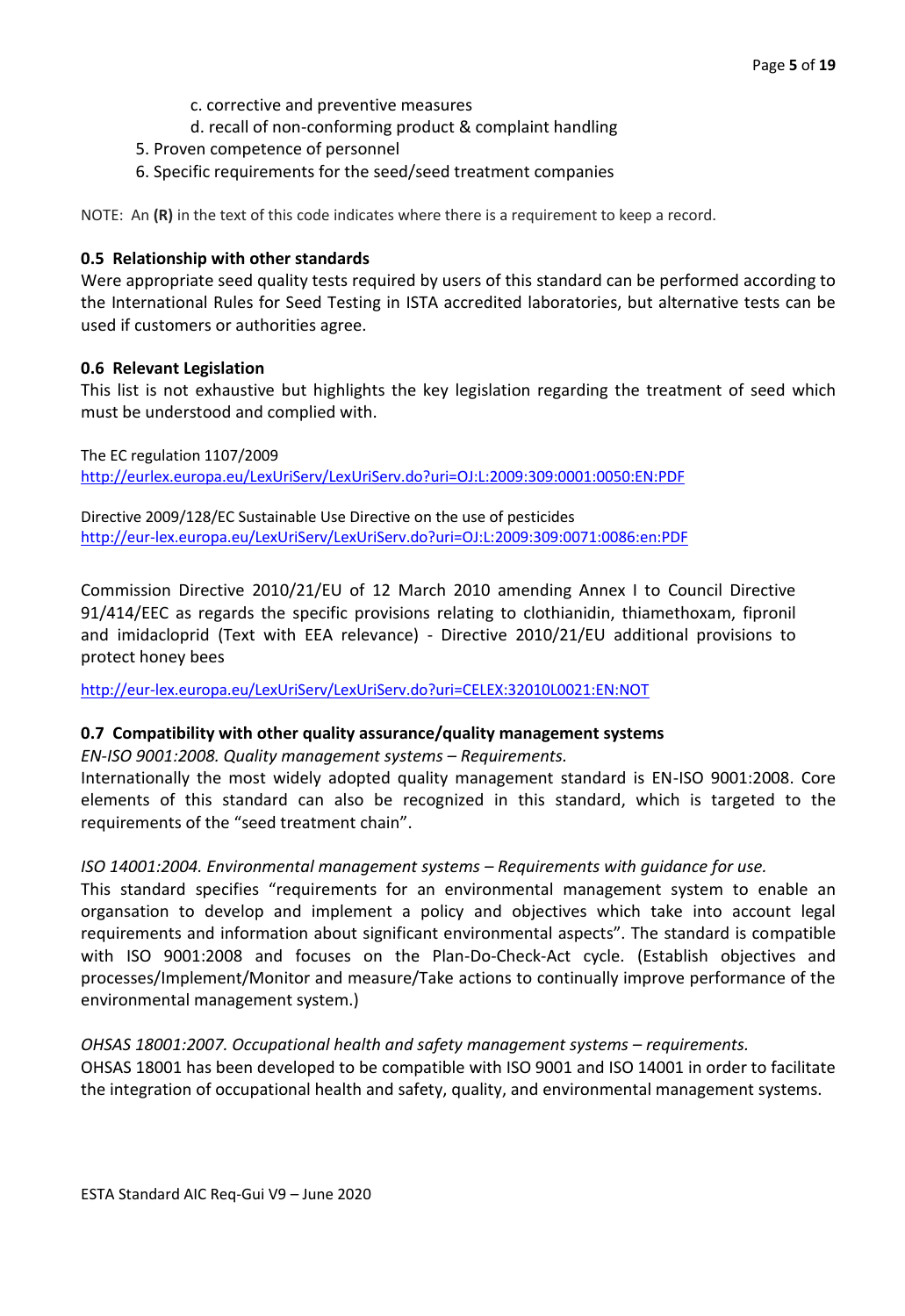<span id="page-5-2"></span><span id="page-5-1"></span><span id="page-5-0"></span>

| <b>REQUIREMENT</b>                                                                                                                                                                                                                                                                                                                                                                                                                                                                                                                                                                                                                                | <b>GUIDANCE</b>                                                                                                                                                                                                                                                                                                                                                                                                                                                                                                                                                                                                                                                                                                                                                                                                                                                                                                                              |
|---------------------------------------------------------------------------------------------------------------------------------------------------------------------------------------------------------------------------------------------------------------------------------------------------------------------------------------------------------------------------------------------------------------------------------------------------------------------------------------------------------------------------------------------------------------------------------------------------------------------------------------------------|----------------------------------------------------------------------------------------------------------------------------------------------------------------------------------------------------------------------------------------------------------------------------------------------------------------------------------------------------------------------------------------------------------------------------------------------------------------------------------------------------------------------------------------------------------------------------------------------------------------------------------------------------------------------------------------------------------------------------------------------------------------------------------------------------------------------------------------------------------------------------------------------------------------------------------------------|
| 1 Scope and purpose of this Quality Assurance<br>system                                                                                                                                                                                                                                                                                                                                                                                                                                                                                                                                                                                           |                                                                                                                                                                                                                                                                                                                                                                                                                                                                                                                                                                                                                                                                                                                                                                                                                                                                                                                                              |
| This Quality Assurance (QA) system provides a<br>best practice framework for the preparation and<br>application of treatments to seed that includes<br>Plant Protection Products (PPP's).<br>This assurance scheme covers static and mobile<br>facilities.<br>Seed suppliers to seed treatment applicating<br>companies can be regarded out of scope of this<br>QA system.<br>The scheme also covers the packing and re-                                                                                                                                                                                                                          | ESTA provides a best practice framework for<br>good practices to prepare and apply seed<br>treatments that include Plant Protection Products<br>(PPP's), till and including the intended use of the<br>treated seed. ESTA is restricted to those seed<br>treatments that provide crop protection after<br>drilling, sowing or planting through the Plant<br>Protection Products (PPP's) on the seed.                                                                                                                                                                                                                                                                                                                                                                                                                                                                                                                                         |
| packing of treated seed.                                                                                                                                                                                                                                                                                                                                                                                                                                                                                                                                                                                                                          |                                                                                                                                                                                                                                                                                                                                                                                                                                                                                                                                                                                                                                                                                                                                                                                                                                                                                                                                              |
| 2 Normative references                                                                                                                                                                                                                                                                                                                                                                                                                                                                                                                                                                                                                            |                                                                                                                                                                                                                                                                                                                                                                                                                                                                                                                                                                                                                                                                                                                                                                                                                                                                                                                                              |
| Where appropriate:-<br>ISO Guide 65 / EN 45011. (Note: ISO 17065<br>will replace ISO Guide 65/EN<br>45011;<br>expected publication date at the ISO website<br>is Dec. 30, 2011.)<br>ISTA International Rules for Seed Testing<br>$\bullet$<br>ESA reference method "Assessment of free<br>floating dust and abrasion particles of<br>treated seeds as a parameter of the quality<br>of treated seeds". Published at the ESA<br>website;<br>see<br>http://esta.euroseeds.eu/Standard/TestMet<br><u>hod</u><br>ESA reference table 'Industry dust reference<br>values'. Published at the ESA website; see<br>http://esta.euroseeds.eu/Standard/Dust | Seed quality tests required by users of this<br>standard can be performed according to the<br>International Rules for Seed Testing. If samples<br>are taken by ISTA accredited samplers and<br>analysed in ISTA accredited laboratories the<br>results can be reported on an ISTA Orange<br>Certificate that acts as a passport in international<br>movement of seed. It must be noted that within<br>the EU the free trade regulations do guarantee<br>that seed can pass borders. For export to<br>countries outside the EU an ISTA Certificate (and<br>a phytosanitary certificate) may be necessary. As<br>dust tests are not available within the ISTA<br>accreditation (today no ISTA Rule on testing for<br>dust exists), such test results could, if needed on<br>a certificate, only be reported in the field "other<br>determinations".<br>In general alternative sampling procedures and<br>tests can be used if customers agree. |
| 3 Terms and definitions                                                                                                                                                                                                                                                                                                                                                                                                                                                                                                                                                                                                                           |                                                                                                                                                                                                                                                                                                                                                                                                                                                                                                                                                                                                                                                                                                                                                                                                                                                                                                                                              |
| A list of definitions and abbreviations (for<br>reference purposes) is added to this standard as<br>Annex 1.                                                                                                                                                                                                                                                                                                                                                                                                                                                                                                                                      |                                                                                                                                                                                                                                                                                                                                                                                                                                                                                                                                                                                                                                                                                                                                                                                                                                                                                                                                              |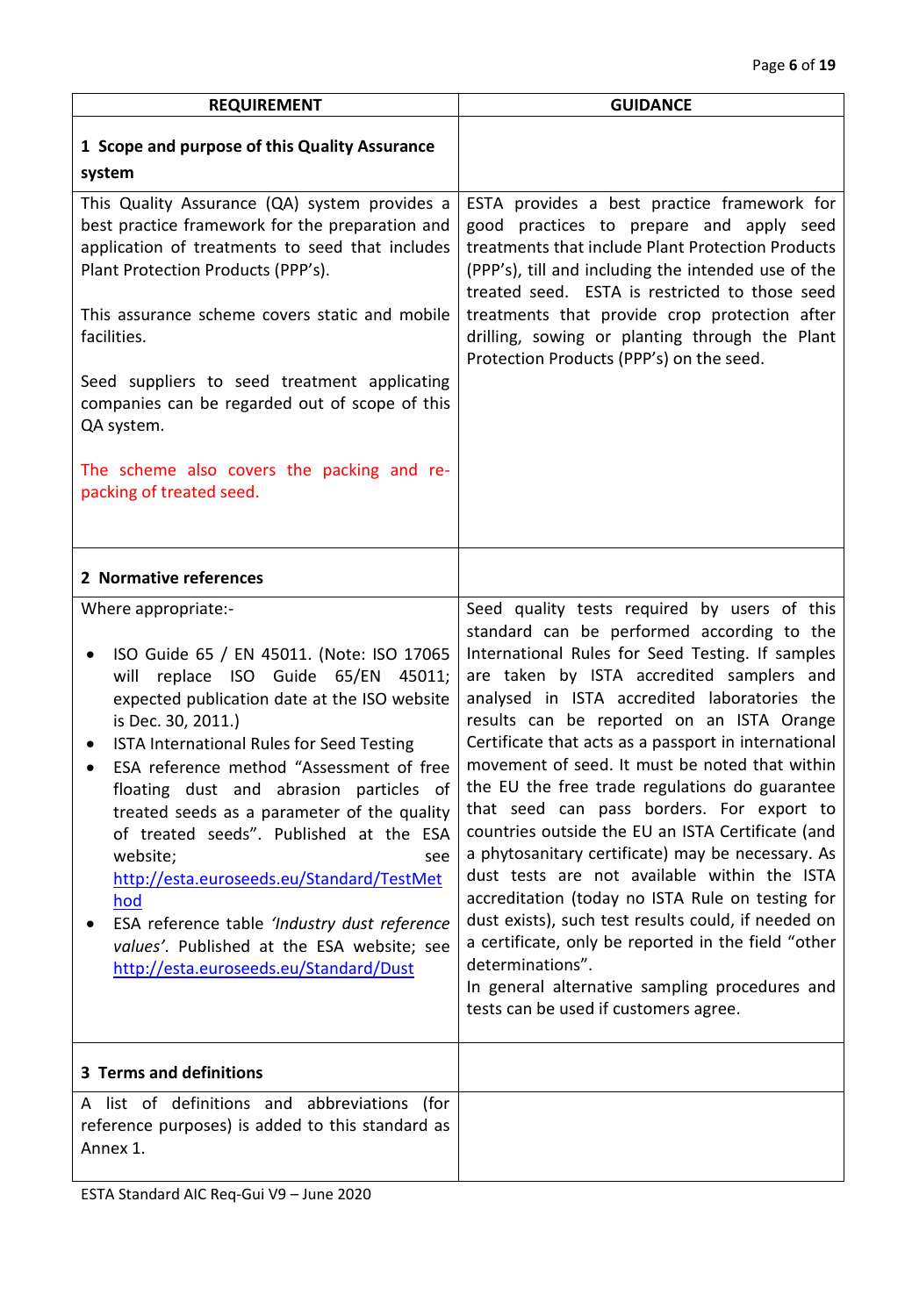<span id="page-6-0"></span>

| 4 Management System                                                                                                                                                                                                                                                                                                                                                                                                                                                                                                                                                                                                                                                                                                                     |                                                                                                                                                                                                                                                                                                                                                                                                                                                                                                                                                                                                                                                                |
|-----------------------------------------------------------------------------------------------------------------------------------------------------------------------------------------------------------------------------------------------------------------------------------------------------------------------------------------------------------------------------------------------------------------------------------------------------------------------------------------------------------------------------------------------------------------------------------------------------------------------------------------------------------------------------------------------------------------------------------------|----------------------------------------------------------------------------------------------------------------------------------------------------------------------------------------------------------------------------------------------------------------------------------------------------------------------------------------------------------------------------------------------------------------------------------------------------------------------------------------------------------------------------------------------------------------------------------------------------------------------------------------------------------------|
| ESTA is a Quality Assurance system for all<br>professional seed treatment applicators and the<br>application of the treatment of seed.<br>The<br>shall<br>establish<br>participant<br>continually<br>and<br>a QA system<br>that<br>the<br>improve<br>meets<br>requirements of this standard and requirements<br>by legislators and industry.<br>imposed<br>Top<br>has<br>to<br>commit<br>to<br>the<br>management<br>implementation and continual improvement of<br>the QA system. (R)<br>A designated person shall be responsible for the<br>activities necessary to fulfil the requirements of<br>this standard and for reporting to top<br>management on performance of the quality<br>assurance system and on possible improvements. | Records are documents stating results achieved<br>or providing evidence of activities performed.<br>Companies must keep records to allow for full<br>tracking & tracing of all incoming, stored and<br>outgoing products.<br>The participant must document the procedure<br>for handling customer complaints. This procedure<br>must include systems for the prompt recording<br>and investigation of complaints, the prompt<br>feedback to the complainant with findings and<br>the recording of the internal actions required to<br>prevent recurrence. Actions taken should aim to<br>resolve the root cause of the complaint to<br>prevent its recurrence. |
| This continual improvement system must at least<br>have the following inputs:<br>(i) measurements of<br>critical<br>process<br>parameters (e.g. control of goods in<br>and out)<br>(ii) registration, analysis and mitigation of<br>customer complaints;<br>(iii) registration, analysis and mitigation of<br>internal complaints, errors and non-<br>conformities;<br>(iv) corrective and preventive measures to<br>issues not dealt with in points i to iii;<br>(v) review of the risk assessment.                                                                                                                                                                                                                                    |                                                                                                                                                                                                                                                                                                                                                                                                                                                                                                                                                                                                                                                                |
| Companies must have a process to recall<br>nonconforming product.                                                                                                                                                                                                                                                                                                                                                                                                                                                                                                                                                                                                                                                                       |                                                                                                                                                                                                                                                                                                                                                                                                                                                                                                                                                                                                                                                                |
| A review shall be performed at least annually to<br>evaluate functioning of the QA system.                                                                                                                                                                                                                                                                                                                                                                                                                                                                                                                                                                                                                                              |                                                                                                                                                                                                                                                                                                                                                                                                                                                                                                                                                                                                                                                                |
| Documents required by this standard shall be<br>controlled. This means that approved actual<br>versions are accessible to users. $(R)$                                                                                                                                                                                                                                                                                                                                                                                                                                                                                                                                                                                                  |                                                                                                                                                                                                                                                                                                                                                                                                                                                                                                                                                                                                                                                                |
| Terms and conditions (T&C'S)                                                                                                                                                                                                                                                                                                                                                                                                                                                                                                                                                                                                                                                                                                            | The company must ensure that the contractual                                                                                                                                                                                                                                                                                                                                                                                                                                                                                                                                                                                                                   |
| The company must have a system in place to<br>ensure that customers'/ recipients' current terms<br>and conditions are clear, unambiguous, recorded                                                                                                                                                                                                                                                                                                                                                                                                                                                                                                                                                                                      | T&C's from suppliers of crop protection products<br>are made available.                                                                                                                                                                                                                                                                                                                                                                                                                                                                                                                                                                                        |
|                                                                                                                                                                                                                                                                                                                                                                                                                                                                                                                                                                                                                                                                                                                                         | The company must ensure that its customers                                                                                                                                                                                                                                                                                                                                                                                                                                                                                                                                                                                                                     |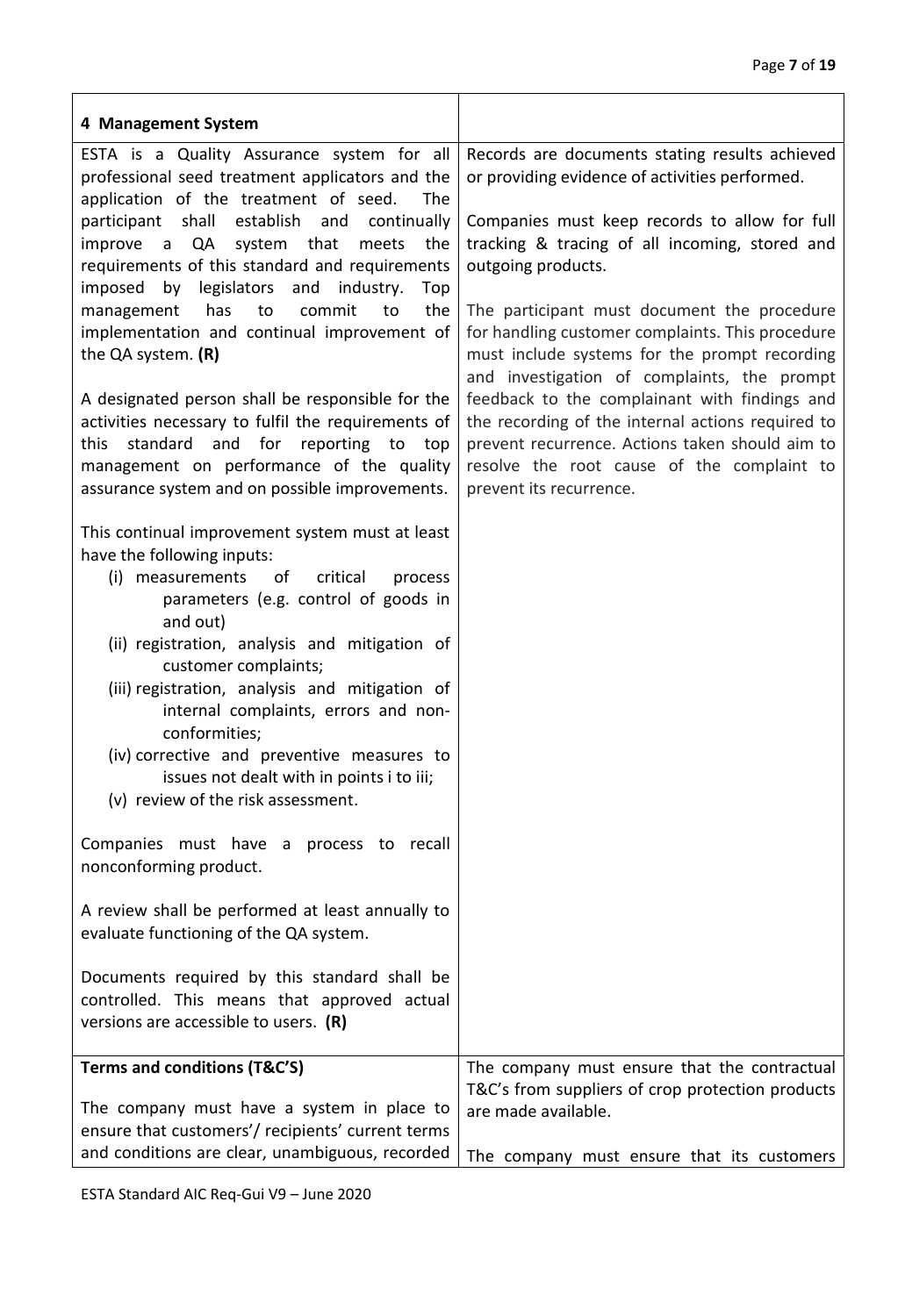<span id="page-7-1"></span><span id="page-7-0"></span>

| and acted on. Terms and conditions must be<br>communicated to, and understood by,<br>all<br>relevant staff and subcontractors. R                                                                                                                                                                                                                                                                                             | (e.g. farmer end users) contractual T&Cs are<br>made available.                                                                                                                                                                                                                                                                                                                                                                          |
|------------------------------------------------------------------------------------------------------------------------------------------------------------------------------------------------------------------------------------------------------------------------------------------------------------------------------------------------------------------------------------------------------------------------------|------------------------------------------------------------------------------------------------------------------------------------------------------------------------------------------------------------------------------------------------------------------------------------------------------------------------------------------------------------------------------------------------------------------------------------------|
| <b>Specifications</b>                                                                                                                                                                                                                                                                                                                                                                                                        |                                                                                                                                                                                                                                                                                                                                                                                                                                          |
| The company must send or receive a contract<br>specification<br>confirming<br>details<br>of<br>the<br>sale/purchase between the merchant and the<br>customer/recipient,<br>unless<br>the<br>customer/recipient elects not to receive such<br>confirmations.                                                                                                                                                                  |                                                                                                                                                                                                                                                                                                                                                                                                                                          |
| <b>Specification differences</b>                                                                                                                                                                                                                                                                                                                                                                                             |                                                                                                                                                                                                                                                                                                                                                                                                                                          |
| Where there is a known<br>difference<br>- in<br>specification this must be resolved and actions<br>recorded. R                                                                                                                                                                                                                                                                                                               |                                                                                                                                                                                                                                                                                                                                                                                                                                          |
| 5 Process description                                                                                                                                                                                                                                                                                                                                                                                                        |                                                                                                                                                                                                                                                                                                                                                                                                                                          |
| To achieve reliable process control the processes<br>and their relations should be described for the<br>"chain" that links all components and companies<br>involved from clean seed to drilling the treated<br>seed (the "seed treatment chain").<br>The processes are a basis for the risk analyses.<br>(Process) Measurements to assure process and<br>product quality have to be defined. (R)                             | "Determine the processes needed" is in the<br>opening statements of the general requirements<br>for ISO 9001:2008 (section 4.1 of ISO 9001:2008).<br>Often this is interpreted as processes within the<br>company. To allow for a full risk analysis, the<br>processes have to be considered for the entire<br>seed treatment chain as (especially) interfaces<br>between the various parts of the chain are<br>associated with hazards. |
| 6 HACCP (Hazard Analysis Critical Control Point)                                                                                                                                                                                                                                                                                                                                                                             |                                                                                                                                                                                                                                                                                                                                                                                                                                          |
| A formal food/feed safety HACCP must be carried<br>out with the aim of identifying and controlling<br>any hazards that might adversely affect the<br>integrity of food/feed. HACCPs must be carried<br>out in accordance with recognised HACCP<br>principles as summarised below (R):<br>establish a HACCP team<br>define process steps<br>carry out hazard analysis<br>establish prerequisites<br>establish critical limits |                                                                                                                                                                                                                                                                                                                                                                                                                                          |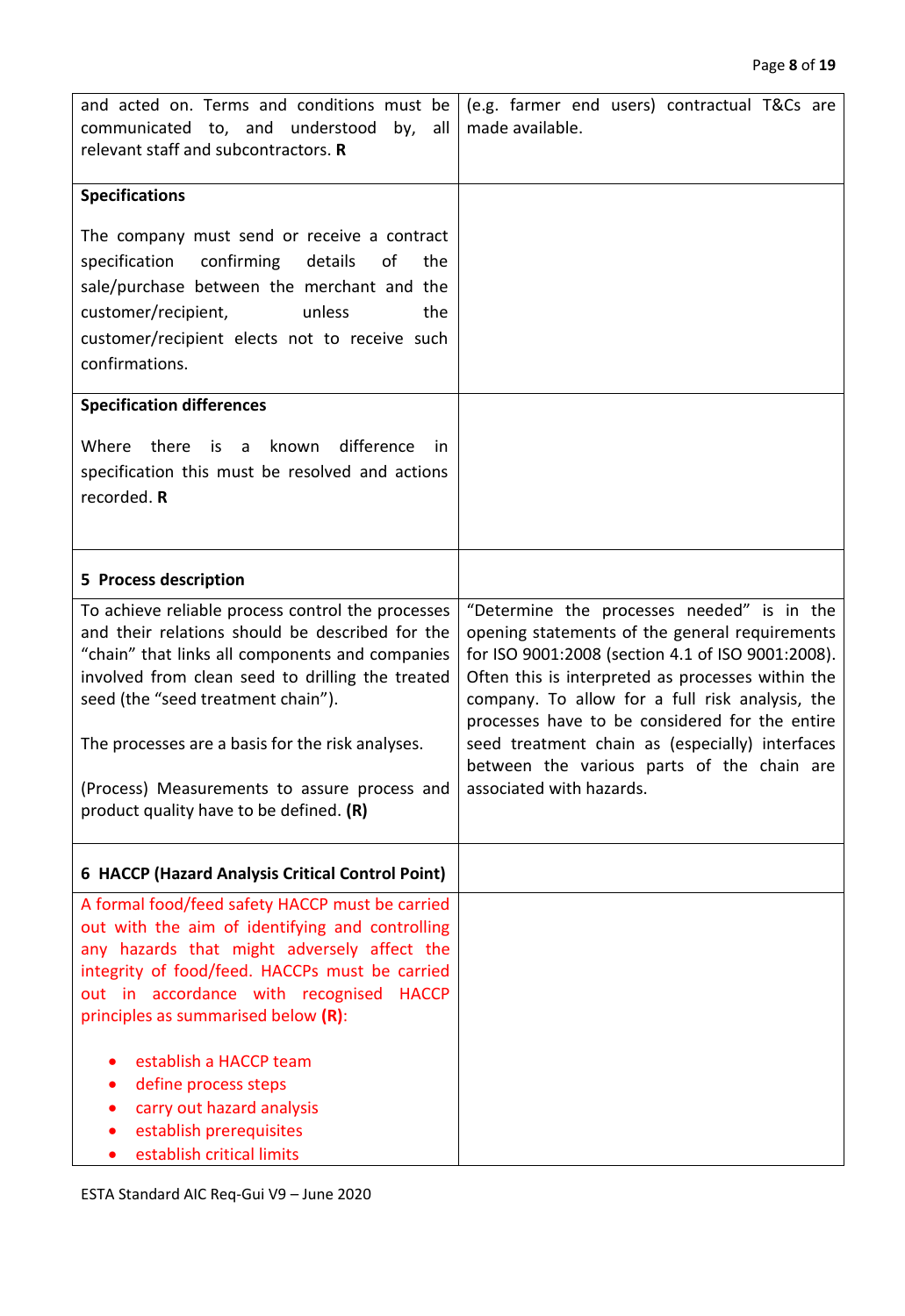<span id="page-8-0"></span>

| identify Critical Control Points<br>$\bullet$<br>implement control measures                                                                                                                                                                                                                                                                                                    |                                                                                          |
|--------------------------------------------------------------------------------------------------------------------------------------------------------------------------------------------------------------------------------------------------------------------------------------------------------------------------------------------------------------------------------|------------------------------------------------------------------------------------------|
| establish corrective actions                                                                                                                                                                                                                                                                                                                                                   |                                                                                          |
| establish documentation required                                                                                                                                                                                                                                                                                                                                               |                                                                                          |
|                                                                                                                                                                                                                                                                                                                                                                                |                                                                                          |
| The HACCP must include a procedure for product                                                                                                                                                                                                                                                                                                                                 |                                                                                          |
| recall and carry out a mock recall at least once                                                                                                                                                                                                                                                                                                                               |                                                                                          |
| per year to prove the traceability system. (R)                                                                                                                                                                                                                                                                                                                                 |                                                                                          |
|                                                                                                                                                                                                                                                                                                                                                                                |                                                                                          |
| 7 Staff training                                                                                                                                                                                                                                                                                                                                                               |                                                                                          |
| Staff must receive training for all work that they<br>expected to undertake.<br>Training<br>and<br>are<br>competence must be reviewed annually. Training<br>records must be maintained for all staff<br>(permanent and temporary). Training records<br>must be dated and include certificates (where<br>held)<br>obtained<br>from<br>external<br>training<br>organisations (R) |                                                                                          |
| Training must include the following as a<br>minimum:                                                                                                                                                                                                                                                                                                                           | Examples of training could be BASIS and<br>certificated of competence for handling PPPs. |
| • An understanding of the purpose this standard                                                                                                                                                                                                                                                                                                                                |                                                                                          |
| • Any in-house procedures implementing the                                                                                                                                                                                                                                                                                                                                     |                                                                                          |
| detailed requirements of this standard                                                                                                                                                                                                                                                                                                                                         |                                                                                          |
|                                                                                                                                                                                                                                                                                                                                                                                |                                                                                          |
| • The requirements of relevant seed legislation.                                                                                                                                                                                                                                                                                                                               |                                                                                          |
| (R)                                                                                                                                                                                                                                                                                                                                                                            |                                                                                          |
|                                                                                                                                                                                                                                                                                                                                                                                |                                                                                          |
| Training must be:                                                                                                                                                                                                                                                                                                                                                              |                                                                                          |
| Regular                                                                                                                                                                                                                                                                                                                                                                        |                                                                                          |
| Updated                                                                                                                                                                                                                                                                                                                                                                        |                                                                                          |
| Documented                                                                                                                                                                                                                                                                                                                                                                     |                                                                                          |
| Signed and dated by the trainer and<br>trainee $(R)$                                                                                                                                                                                                                                                                                                                           |                                                                                          |
| The participant must demonstrate how the                                                                                                                                                                                                                                                                                                                                       |                                                                                          |
| business maintains a knowledge of current                                                                                                                                                                                                                                                                                                                                      |                                                                                          |
| legislation. (R)                                                                                                                                                                                                                                                                                                                                                               |                                                                                          |
|                                                                                                                                                                                                                                                                                                                                                                                |                                                                                          |
| A designated person must have authority and                                                                                                                                                                                                                                                                                                                                    |                                                                                          |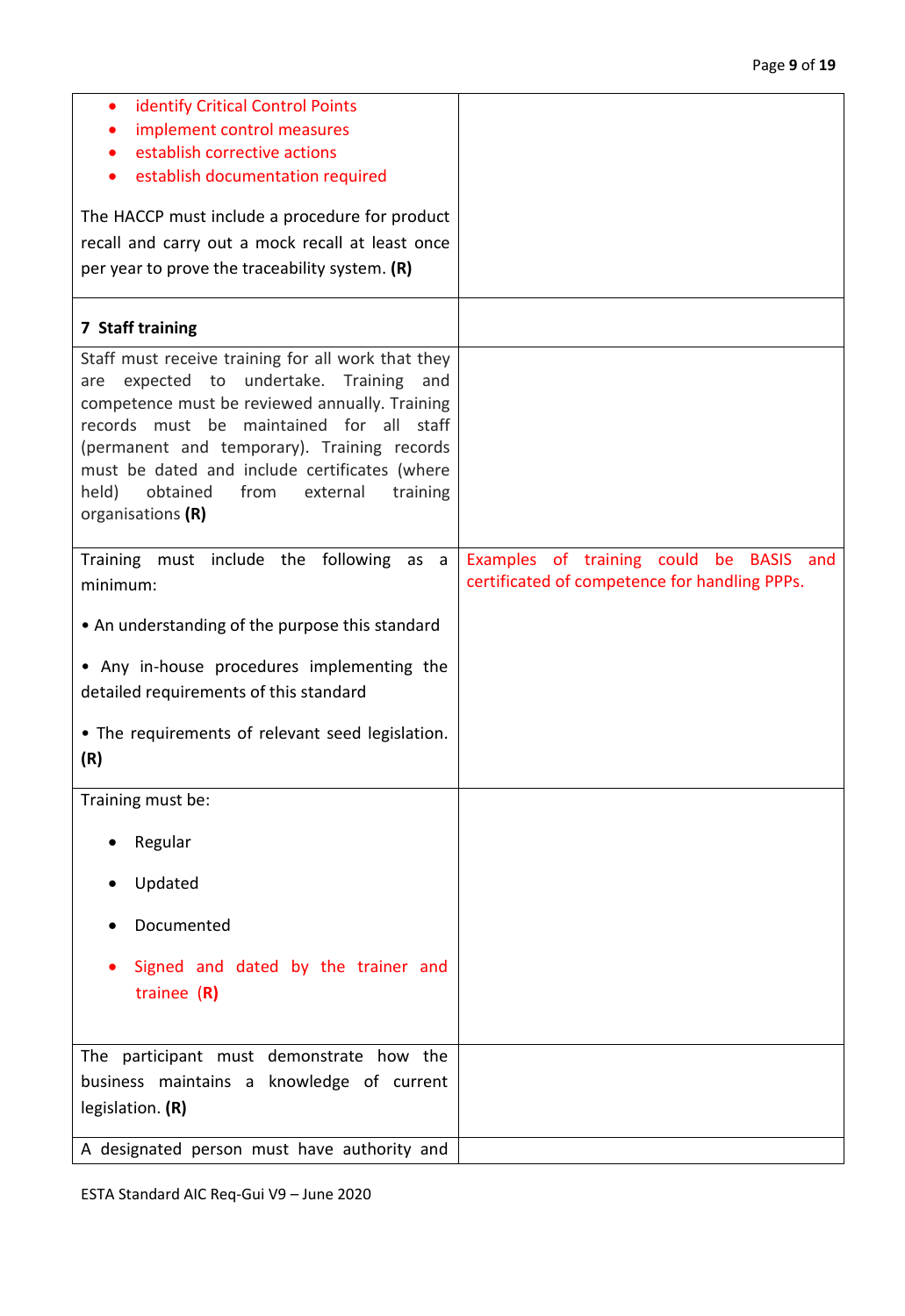<span id="page-9-1"></span><span id="page-9-0"></span>

| responsibility for the implementation of the<br>requirements of this standard. (R)                                                                                                                                                                               |                                                                                                                                                                                                                                                                                                                                                                                                                                                                                                                                                                                                                                                                                                                                                                                                                                                                                                                                                                                                         |
|------------------------------------------------------------------------------------------------------------------------------------------------------------------------------------------------------------------------------------------------------------------|---------------------------------------------------------------------------------------------------------------------------------------------------------------------------------------------------------------------------------------------------------------------------------------------------------------------------------------------------------------------------------------------------------------------------------------------------------------------------------------------------------------------------------------------------------------------------------------------------------------------------------------------------------------------------------------------------------------------------------------------------------------------------------------------------------------------------------------------------------------------------------------------------------------------------------------------------------------------------------------------------------|
| The designated person must ensure that all staff<br>covered by the scope of the standard are<br>provided with written instructions that confirm<br>their duties and the procedures. $(R)$                                                                        |                                                                                                                                                                                                                                                                                                                                                                                                                                                                                                                                                                                                                                                                                                                                                                                                                                                                                                                                                                                                         |
| The interrelation of staff and job functions within<br>the participants operation shall be defined in an<br>organisation chart. (R)                                                                                                                              |                                                                                                                                                                                                                                                                                                                                                                                                                                                                                                                                                                                                                                                                                                                                                                                                                                                                                                                                                                                                         |
| 8 Specific requirements for companies in<br>various parts of the seed treatment chain                                                                                                                                                                            |                                                                                                                                                                                                                                                                                                                                                                                                                                                                                                                                                                                                                                                                                                                                                                                                                                                                                                                                                                                                         |
| The companies in the various parts of the seed<br>treatment chain deal with different processes<br>which have specific requirements. In general,<br>participants must take measures to ensure all<br>processes conform to ESTA and that records are<br>kept. (R) | For certified seed production, the requirements<br>of this section are met through the official seed<br>certification system and are therefore not<br>audited under ESTA.                                                                                                                                                                                                                                                                                                                                                                                                                                                                                                                                                                                                                                                                                                                                                                                                                               |
| 8.1 Seed treating companies/seed providers                                                                                                                                                                                                                       |                                                                                                                                                                                                                                                                                                                                                                                                                                                                                                                                                                                                                                                                                                                                                                                                                                                                                                                                                                                                         |
| Seed shall meet crop-specific criteria on moisture<br>and cleanliness agreed with the seed treating<br>company. $(R)$                                                                                                                                            | Seed treating companies shall assure that seed<br>submitted for seed<br>lots<br>treatment<br>meet<br>requirements agreed with the seed treating<br>company (or in-house seed treating facility) on<br>moisture<br>and<br>dust levels,<br>presence<br>οf<br>broken/damaged seeds and other materials (like<br>chaff, other seeds, sclerotia, inert material).<br>Moisture level of the seed has a direct impact on<br>shelf life of the treated seed if a certain level is<br>exceeded. Extremely dry seed may be sensitive to<br>damage during transport and treatment. All<br>materials in the seed batch that are not pure<br>seed can impact the quality of the seed<br>treatment; especially small particles, chaff, soil<br>and the like can become treated and result in<br>coarse dust with active ingredient(s). Besides the<br>dust issue this also has a negative impact on<br>loading (defined as the percentage of the active<br>ingredient(s) on the seed related to the target<br>value). |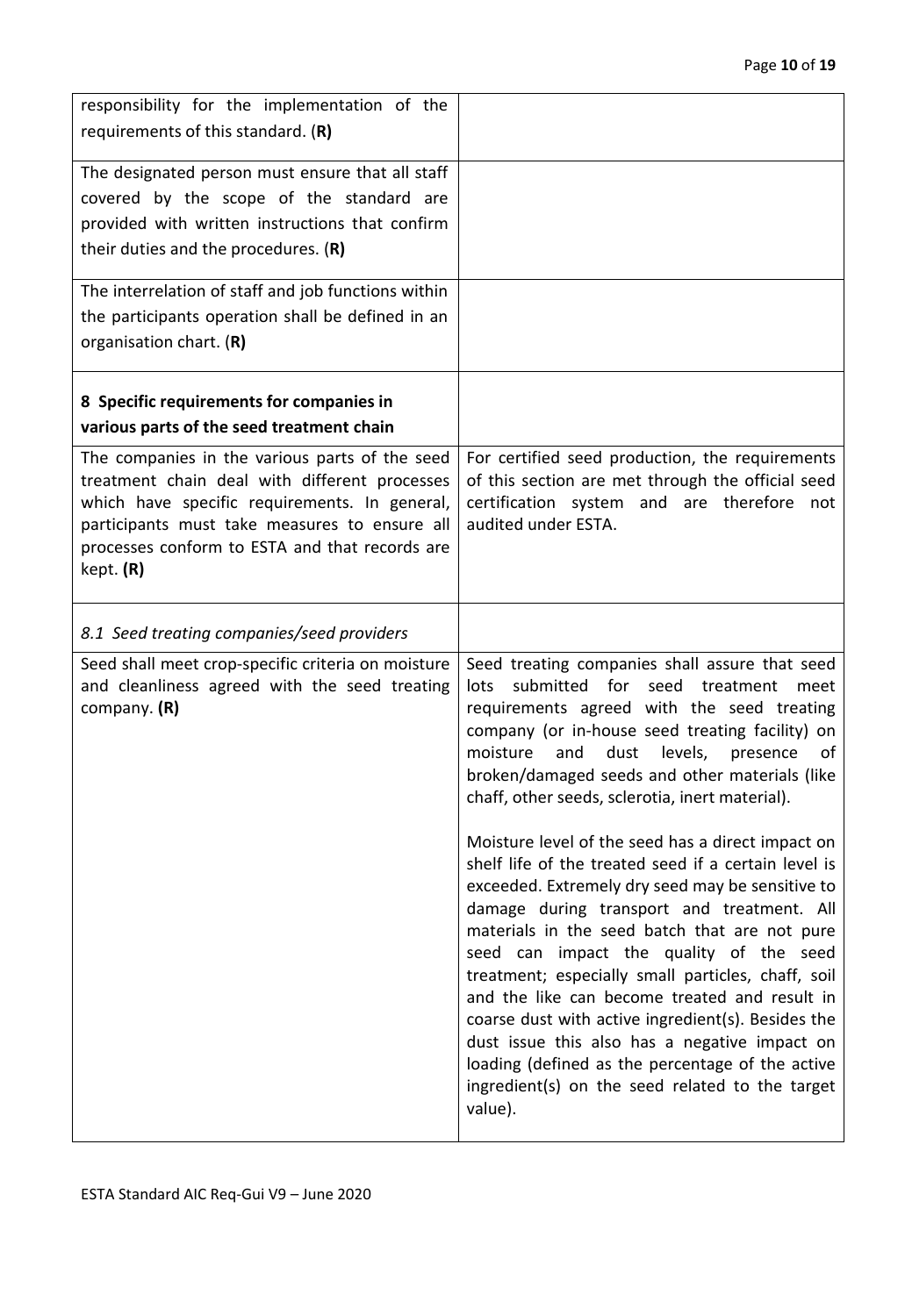٦

<span id="page-10-2"></span><span id="page-10-1"></span><span id="page-10-0"></span>

| 8.2 Seed treating companies (and in-house<br>facilities) – statics and mobiles                                                                                                                                                                                                                                                                                                                                                                                                                                                                                                                                                                                                                                                                                                                                                                                                                                                                                                                                                                                 |                                                                                                                                                                                                                                                                                                                                                                                                                                                                                                                                                                                                                                                                                                 |
|----------------------------------------------------------------------------------------------------------------------------------------------------------------------------------------------------------------------------------------------------------------------------------------------------------------------------------------------------------------------------------------------------------------------------------------------------------------------------------------------------------------------------------------------------------------------------------------------------------------------------------------------------------------------------------------------------------------------------------------------------------------------------------------------------------------------------------------------------------------------------------------------------------------------------------------------------------------------------------------------------------------------------------------------------------------|-------------------------------------------------------------------------------------------------------------------------------------------------------------------------------------------------------------------------------------------------------------------------------------------------------------------------------------------------------------------------------------------------------------------------------------------------------------------------------------------------------------------------------------------------------------------------------------------------------------------------------------------------------------------------------------------------|
| The seed treatment process, including the recipes<br>used to prepare the seed treatment and the<br>equipment used, must<br>have<br>$\mathsf{a}$<br>proven<br>stability/reliability and be monitored.<br>Ensure<br>treated seed meets reference standards where<br>they apply and ensure that all dust checks and<br>machinery calibration are carried out. (R)<br>Based on the HACCP, samples shall be tested on<br>dust levels with the standard Heubach test,<br>according to a defined scheme. Treated seeds<br>that exceed the industry dust reference values or<br>any legal requirements if lower shall not be put<br>on the market (For further information see Annex<br>4). $(R)$<br>A summary of Heubach test results must be<br>issued to AIC annually so they are compiled and<br>sent to Euroseeds anonymously as a requirement<br>of the scheme. $(R)$<br>Worker safety must be assured.<br>Treated seed shall be labelled according to<br>national requirements.<br>Adequate measures are to be in place for waste<br>handling and disposal. (R) | Safety measures at seed treatment companies<br>are to address worker and environmental safety.<br>Specific risks may be identified; for instance<br>linked to the preparation of seed treatment<br>recipes, the use of aspiration systems when<br>handling dust and dust exposure (safety of the<br>installations including potential explosion risks,<br>safety issues during cleaning and maintenance),<br>or in general linked to waste handling and<br>disposal.<br>Companies must have a process for waste<br>disposal that meets legal requirements, is in line<br>with Good Agricultural Practices (GAP), and<br>meets expectations on sustainability / sustainable<br>business conduct. |
| 8.3 Transport & logistics                                                                                                                                                                                                                                                                                                                                                                                                                                                                                                                                                                                                                                                                                                                                                                                                                                                                                                                                                                                                                                      |                                                                                                                                                                                                                                                                                                                                                                                                                                                                                                                                                                                                                                                                                                 |
| Seed is sensitive to environmental influences.<br>Great care should be taken to avoid temperature<br>rough<br>moisture<br>and<br>handling.<br>extremes,<br>Guidance on seed handling must be provided to<br>the transport company. $(R)$                                                                                                                                                                                                                                                                                                                                                                                                                                                                                                                                                                                                                                                                                                                                                                                                                       | If seeds are to have special conditions of carriage,<br>then these must be recorded. The records must<br>cover loading and unloading to ensure the<br>product has arrived in good condition.                                                                                                                                                                                                                                                                                                                                                                                                                                                                                                    |
| 8.4 Farmers, growers, plant raisers and<br>contractors drilling/planting the treated seed                                                                                                                                                                                                                                                                                                                                                                                                                                                                                                                                                                                                                                                                                                                                                                                                                                                                                                                                                                      |                                                                                                                                                                                                                                                                                                                                                                                                                                                                                                                                                                                                                                                                                                 |
| The ESTA participant must make available to the<br>farmer, grower etc. information on the correct<br>use of the seed. (R)                                                                                                                                                                                                                                                                                                                                                                                                                                                                                                                                                                                                                                                                                                                                                                                                                                                                                                                                      | Farmers must handle treated seed in ways which<br>ensure worker safety and protection of the<br>environment. The ESTA participant must provide<br>growers and other users with information about                                                                                                                                                                                                                                                                                                                                                                                                                                                                                                |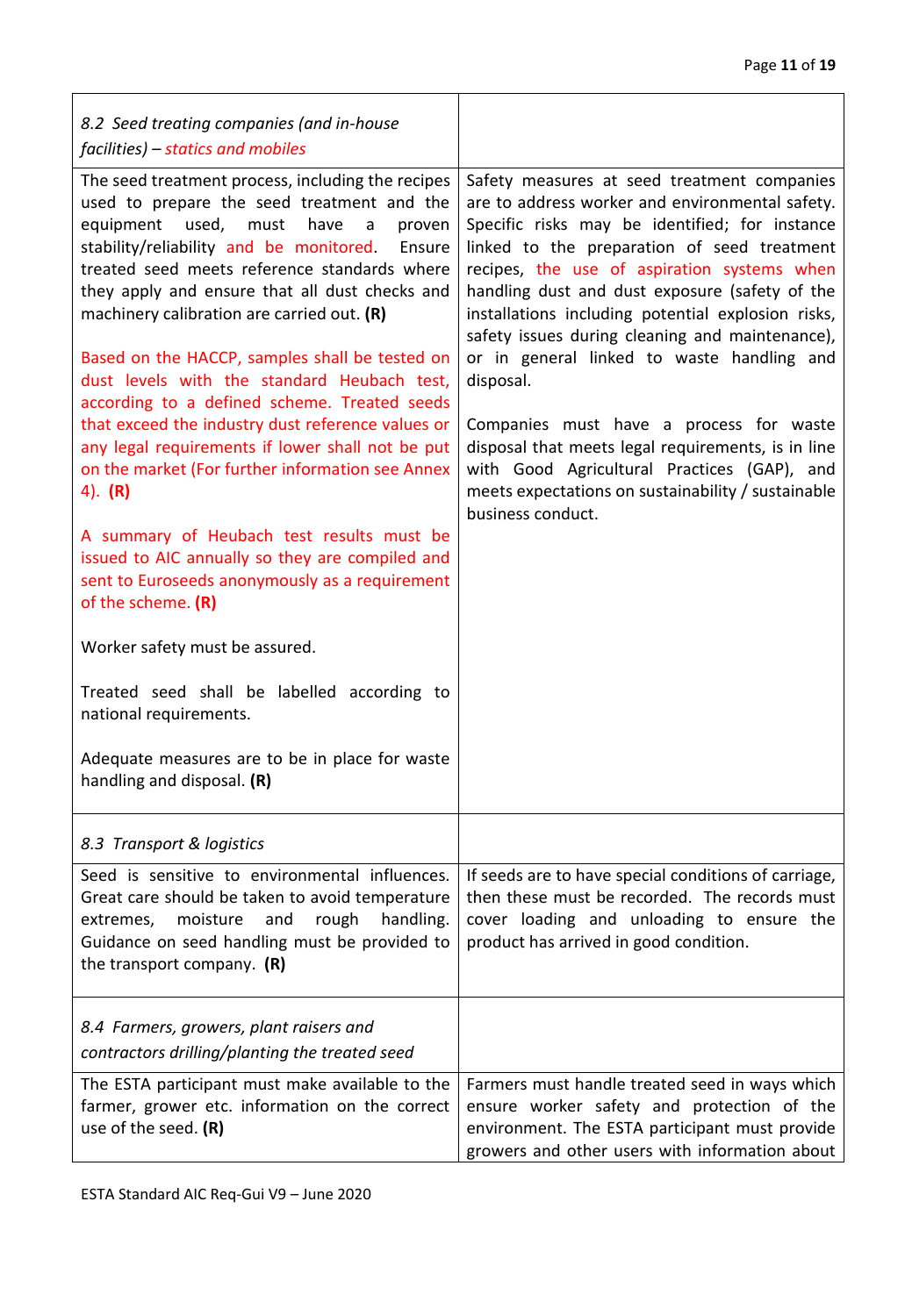<span id="page-11-0"></span>

| seed returned from distributors or<br>Treated<br>farmers cannot be re-shipped without assuring<br>that the seed still meets requirements.                                                                    | the safe use of treated seed. This includes<br>appropriate labelling and any legally required<br>product safety information. Farm operators<br>should be encouraged to train in the use of<br>handling treated seed. |
|--------------------------------------------------------------------------------------------------------------------------------------------------------------------------------------------------------------|----------------------------------------------------------------------------------------------------------------------------------------------------------------------------------------------------------------------|
| 8.5 Suppliers of crop protection products and<br>other seed treatment components                                                                                                                             |                                                                                                                                                                                                                      |
| Suppliers shall provide material safety data<br>sheets (MSDSs) (or COSHH data sheets) and<br>further documentation relevant for correct and<br>safe use (and disposal if relevant) of their<br>products. (R) | The documentation shall allow seed treatment<br>companies to assess that the products meet the<br>purchase requirements.                                                                                             |

## <span id="page-11-1"></span>**Annex 1: List of definitions and abbreviations**

| <b>CEN</b>     | <b>European Commission for Standardization</b>                                      |
|----------------|-------------------------------------------------------------------------------------|
| <b>CENELEC</b> | European Committee for Electrotechnical Standardization                             |
| Plant          | Plant protection products (PPP) registered for use according to Council Directive   |
| Protection     | (EC) 1107/2009.                                                                     |
| Product        |                                                                                     |
| EN             | European Standard: a document that has been adopted by one of the three             |
|                | recognized European Standardization Organsations: CEN, CENELEC or ETSI. An EN       |
|                | is available, in principle, in the three official languages of CEN (English, French |
|                | and German).                                                                        |
| <b>ESA</b>     | <b>European Seed Association</b>                                                    |
| ESA-STAT       | Seed Treatment And Technologies working group of ESA, dealing with all issues in    |
|                | the area of seed treatment and treated seed, related technologies and practices     |
|                | and the relevant regulatory issues of general importance for the seed industry.     |
|                | ESA-STAT reports to the Board of ESA.                                               |
| <b>ESTA</b>    | <b>European Seed Treatment Assurance</b>                                            |
| <b>ETSI</b>    | European Telecommunications Standards Institute                                     |
| <b>HACCP</b>   | Hazard Analysis and Critical Control Points. A system for identifying specific      |
|                |                                                                                     |
|                | hazards and preventive measures for their control that can be applied               |
|                | throughout the food chain from the primary producer to the final consumer.          |
| Heubach        | (1) manufacturer for dust test equipment: Heubach GmbH, Langelsheim,                |
|                | Germany; (2) standard dust test as described in the ESA reference method            |
|                | "Assessment of free floating dust and abrasion particles of treated seeds as a      |
|                | parameter of the quality of treated seeds".                                         |
| <b>IEC</b>     | <b>International Electrotechnical Commission</b>                                    |
| <b>ISF</b>     | <b>International Seed Federation</b>                                                |
| <b>ISO</b>     | International Organsation for Standardization                                       |
| <b>ISTA</b>    | <b>International Seed Testing Association</b>                                       |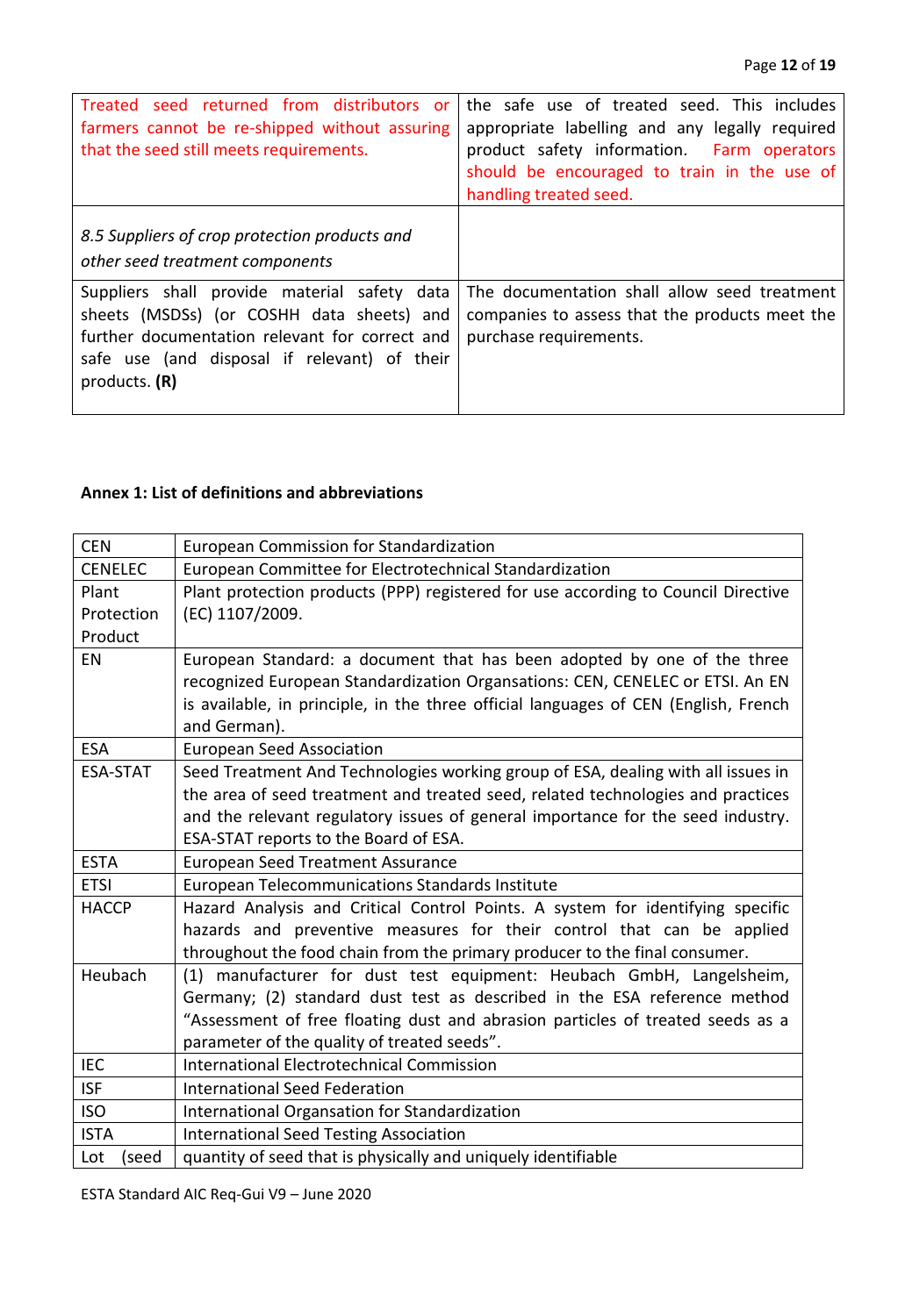| lot)         |                                                                                                                                                                                                   |
|--------------|---------------------------------------------------------------------------------------------------------------------------------------------------------------------------------------------------|
| <b>OHSAS</b> | Occupational Health & Safety Advisory Services                                                                                                                                                    |
| Procedure    | Description of a process or activity in a logical order with for each step listed the<br>roles/functions that are responsible, accountable, provide support, need to be<br>consulted or informed. |
| Participant  | The Seed treating company being audited                                                                                                                                                           |
| QA           | <b>Quality Assurance</b>                                                                                                                                                                          |
| Validation   | Confirmation, through objective evidence, that specified requirements for a<br>specific intended use or application have been met.                                                                |
| Work         | Detailed description showing how to carry out a process or activity (also known                                                                                                                   |
| instruction  | as standard operating procedure (SOP). (For SOP different definitions exist.)                                                                                                                     |

#### <span id="page-12-0"></span>**Annex 2: Requirements for certification bodies**

ESA, as the owner of ESTA, will grant certification bodies the right to certify organsations to the ESTA standard and to allow such certified organsations to use the ESTA logo. A public register of the accepted certification bodies will be maintained on the ESTA web site.

Certification bodies must be annually audited by the national accreditation body (UKAS).

A certification body must be accredited to ISO/17065 (General requirements for bodies operating product certification systems). If the accreditation of a certification body is withdrawn ESA must promptly be informed. The right to certify organsations to the ESTA standard will be suspended by ESA till the accreditation is re-installed.

A certification body also must have proven experience in the field of agricultural, forestry and fishing, group 01.01, 01.02, 01.61 as defined in *NACE Rev. 2 – Statistical classification of economic activities in the European Community. 2008. European Commission.*

Certification bodies shall report to ESA annually on the following:

Name, address, legal structure, ESTA certification and expiry dates of each ESTA certified organsation

For each ESTA certified organsation:

- Scope of the ESTA certification
- Audit findings (a copy of the audit report(s) including conclusions on functioning of the continual improvement cycle)
- Measurements/performance indicators on the following:
	- o Number of seed lots not passing relevant tests such the dust test according to the ESA reference method "Assessment of free floating dust and abrasion particles of treated seeds as a parameter of the quality of treated seeds" for those crop/active ingredient combinations for which legal requirements are defined, plus measures taken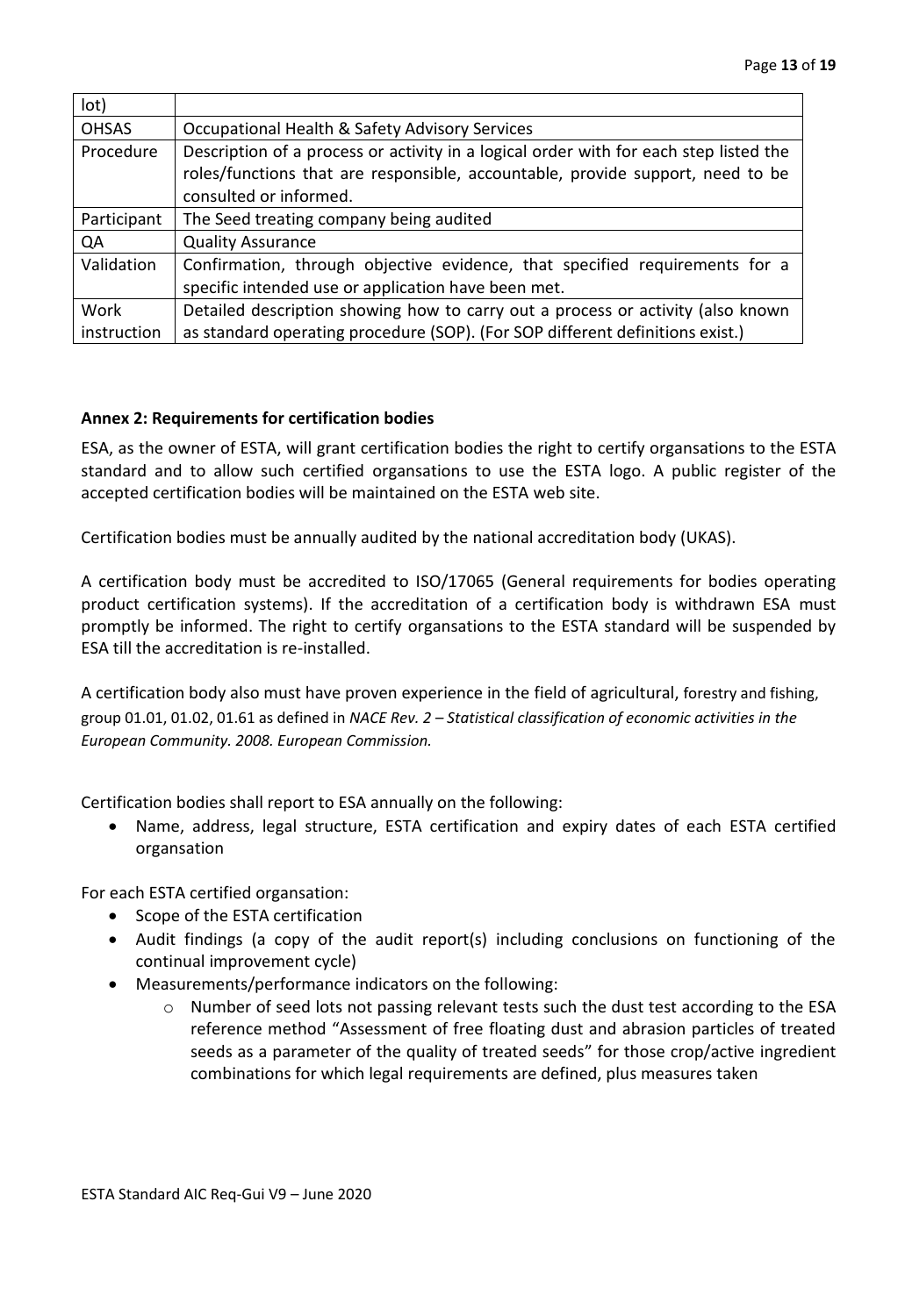#### <span id="page-13-0"></span>**Annex 3: Audit dispute and complaint handling**

#### *Audit Complaints*

Complaints about either a participant or the scheme certification body should be directed to the scheme certification body where they will be acknowledged, reviewed and actions taken to resolve the cause of any problems.

The scheme certification body is accredited by the UK Accreditation Service (UKAS) and works to strict codes of conduct. If participants are not satisfied with the way in which the scheme certification body handles the complaint, they should refer the matter to AIC. Please refer to the UK ESTA Scheme Rules for further information.

#### *Audit Disputes*

A participant has the right of appeal against decisions made by the scheme certification body. Appeals shall be made in writing to the scheme certification body within 14 days of being advised of a decision that is the subject of appeal.

The scheme certification body acknowledges appeals and an initial investigation is made by the certification body's scheme manager. If the scheme manager does not support the decision against which the appeal is based then the scheme certification body will correct the erroneous decision. If the scheme manager supports the decision on which the appeal is based then an independent panel, which will include an AIC representative, is convened to handle the appeal. The scheme certification body, AIC and the participant are entitled to attend the appeals panel and present information to the panel.

The independent appeals panel makes a ruling based on information supplied during the hearing. The ruling of the appeals panel is binding and final on the scheme certification body and participant. The appeals panel will be convened within 30 days of receipt of the appeal.

#### <span id="page-13-1"></span>**Annex 4: Maximum allowable dust levels in seed treated with neonicotinoids (informative)**

On cleanliness: all materials in the seed batch that are not pure seed can impact the quality of the seed treatment; especially small particles, chaff, soil and the like can become treated and result in coarse dust with active ingredient(s). Besides the dust issue this also has a negative impact on loading (defined as the percentage of the active ingredient(s) on the seed related to the target value).

On material safety data sheets (MSDSs): to allow for prompt action if an incident would occur, the active ingredients being used must always be known/visible.

Processes for handling of treated seed are defined such as to minimize the creation of dust through abrasion, e.g., assuring methods for gentle handling and minimizing amount of internal seed movements.

Good practice must be applied in machine cleaning to avoid mixing with plant protection products not intended for the next treatment.

Processes for transport preparations to be defined such as to minimize the creation of dust through abrasion during delivery logistics, e.g., by assuring tight stretch wrapping of pallets with treated seed bags, and verification of proper stowing of delivery trucks.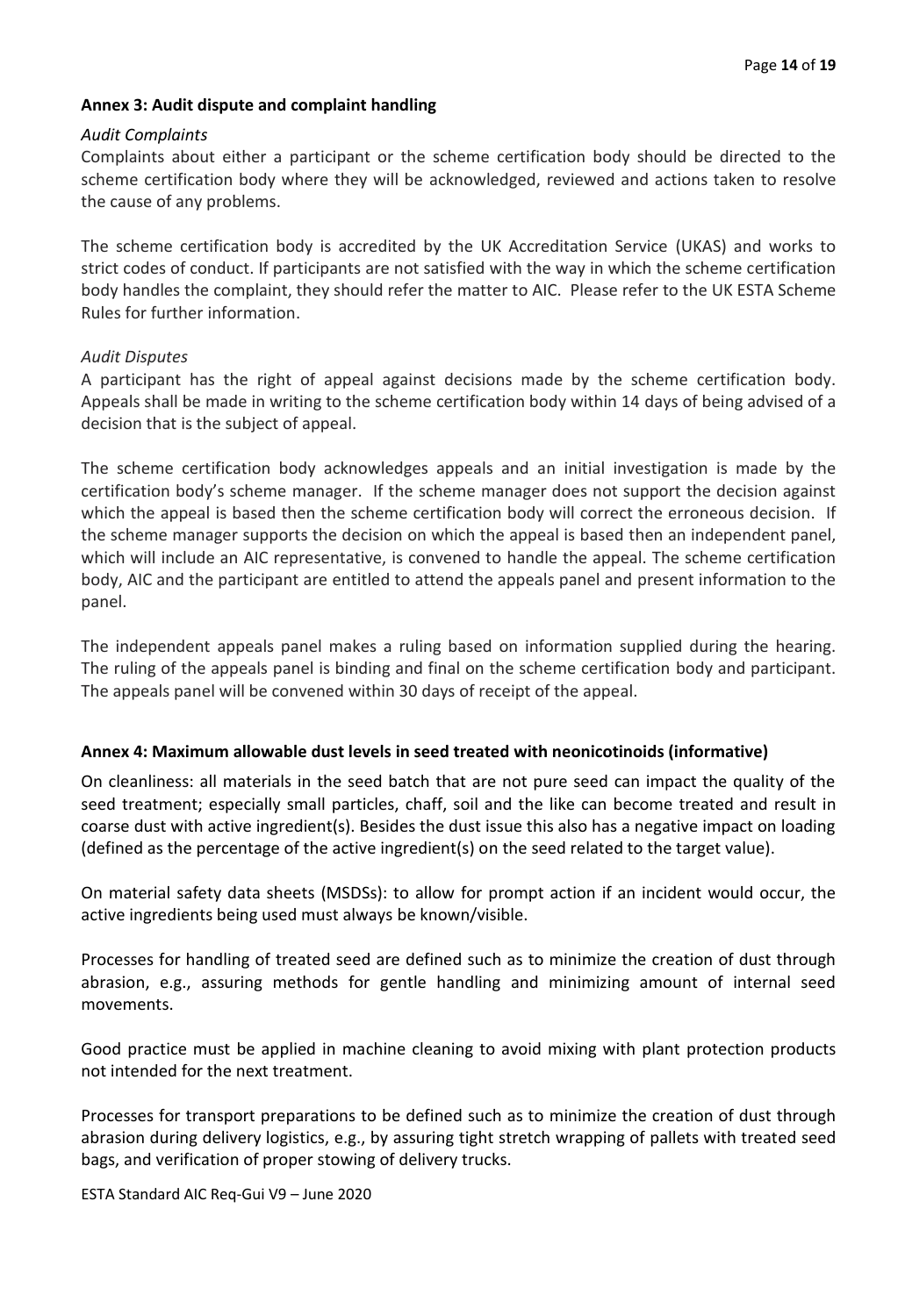Elements of the information that has to reach farmers can a.o. be the following. Care must be taken to avoid ingestion of treated seed by birds or farm animals. Measures must be taken to limit dust during drilling/planting. Worker safety has to be assured before, during and after drilling. Disposal of leftover seed and packing materials needs specific measures.

Dust levels of treated seed shall be as low as technically and economically feasible, taking human and environmental risks into account. Scientific data are to provide a basis for determining thresholds. Hazards linked to dust are associated with the active ingredient(s), the type of seed, the sowing window (period of the year), climatic conditions during and after sowing, and the equipment used.

ESA is to agree on standards that can be linked to ESTA to create uniformity on technical aspects of seed treatments. Assuring that reliable methods are available to measure such characteristics is a responsibility of ESA and ECPA, the European Crop Protection Association. Such reliable methods preferably are validated thoroughly as to allow using the term "reference method".

Other aspects of treated seed and agriculturally or environmentally relevant aspects linked to the use of such seed may lead to technical standards based on similar rationales: non-intended impact as low as technically and economically feasible and based on scientific data.

To assess dust levels of treated seed the ESA method "Assessment of free floating dust and abrasion particles of treated seeds as a parameter of the quality of treated seeds" is the reference method. A standard protocol (work instruction) on how to perform this test is available; see ESA reference method "Assessment of free floating dust and abrasion particles of treated seeds as a parameter of the quality of treated seeds".

The accuracy, reproducibility, precision, robustness and general reliability of reference methods must be beyond doubt. Therefore extensive validation procedures have been developed for reference methods. EN-ISO 17025 provides requirements for selection and validation of methods, equipment, calibration and reference materials.

If a reference method exists, alternative methods can be used if sufficient evidence is available to show that an alternative method yields comparable results. In case of a dispute on test results, the reference method should be used.

The dust reference values that were developed by Euroseeds are listed below:

- $\circ$  Corn: 0.75g of dust/ 100 000 seeds
- o Oilseed rape: 0.50g of dust/ 700 000 seeds
- o Sugar beet: 0.25g of dust/ 100 000 seed pellets
- o Sunflower: 0.40g of dust/ 75 000 seeds
- $\circ$  Cereals: 4 g of dust/100 kg
- o Carrots, endives: 0.1 g of dust/100 000 seeds
- o Onions: 0.2 g of dust/100 000 seeds
- o Sweet corn: 0.75 g of dust/100 000 seeds

The dust reference values for the following crops are advisory as of July 1, 2019 and for one year. As of July 1, 2020 they will become normative.

- o Green and seeded beans: 0.4 g of dust/ 100 000 seeds
- o Vegetable peas: 0.2 g of dust/100 000 seeds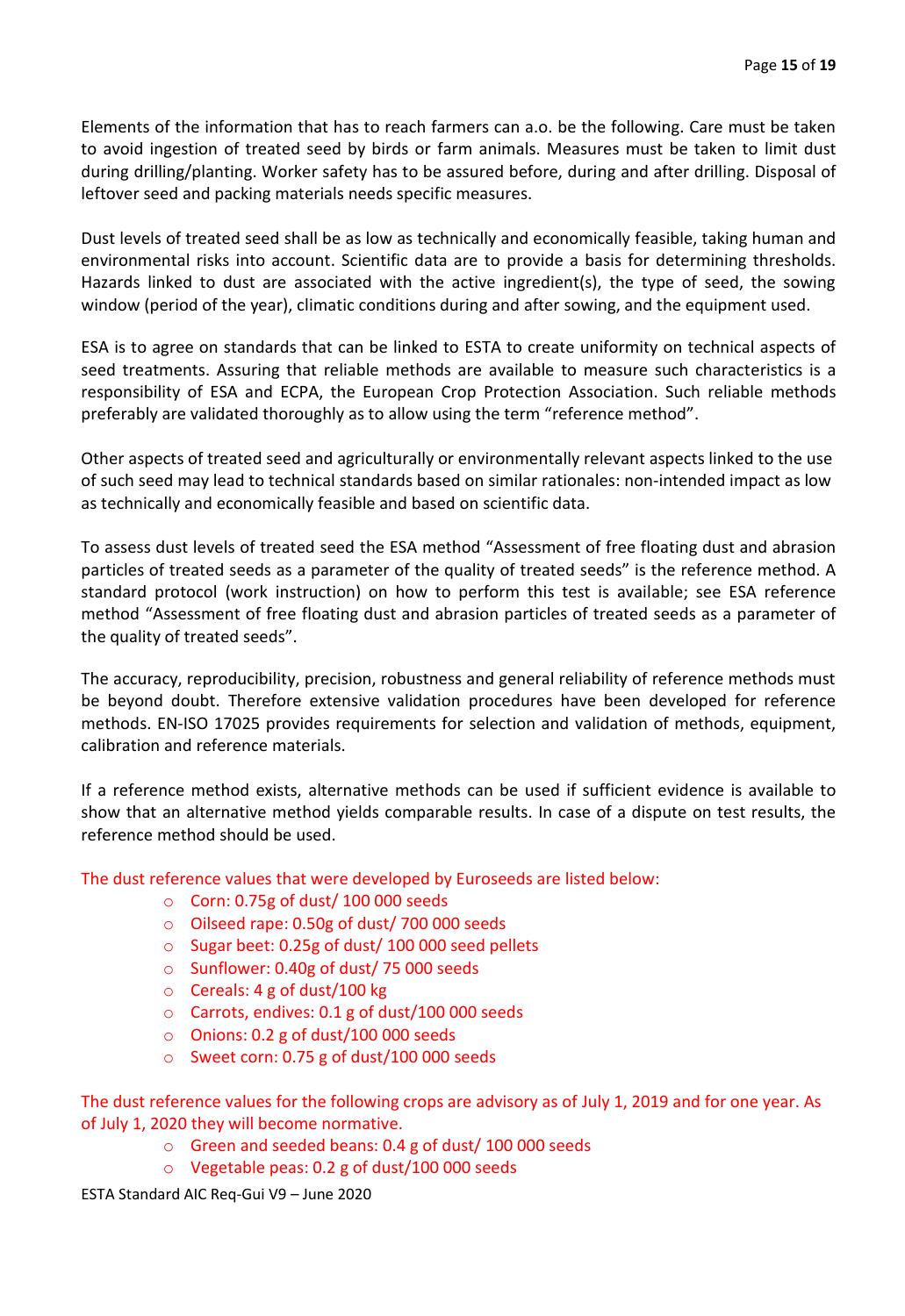<span id="page-15-0"></span>Further information can be found on the following link - https://www.euroseeds.eu/esta-theeuropean-seed-treatment-assurance-industry-scheme/dust-reference-values-heubach-test-method/

#### **Annex 5: Equipment requirements and approval**

The EU Directive 2010/21/EU amends Annex I of the Council Directive 91/414/EEC with specific provisions on clothianidin, thiamethoxam, imidacloprid and fipronil. It states that the seed coating shall only be performed in professional seed treatment facilities. Those facilities must apply the best available techniques in order to ensure that the release of dust during application to the seed, storage, and transport can be minimized. Adequate seed drilling equipment shall be used to ensure a high degree of incorporation in soil, minimization of spillage and minimization of dust emission.

#### <span id="page-15-1"></span>**Annex 6: Legal structure, management, ownership and use of ESTA**

ESA, a non-profit international association according to Belgian Law, is the owner of ESTA.

The Board of ESA delegated all activities related to ESTA to its working group STAT. In STAT representatives of the European seed and agrichemical industry are participating.

STAT decides on the ESTA standard and all associated documents. STAT can seek advice from a technical committee: a permanent or ad-hoc expert body installed by STAT that proposes changes or amendments to the standard.



#### *ESTA structure*

ESA appoints an "ESTA certification manager" to guide candidate certification bodies towards acceptance, to monitor compliance of all certification bodies and certified companies, to answer questions on ESTA, to collect and collate requests for changes and amendments of the standard and probably to organize meetings (user group(s), stakeholders, technical committee).

Certification bodies, accepted by ESA to certify organsations to the ESTA standard and to allow such certified organsations to use the ESTA logo, do provide the data ESA demands to monitor compliance.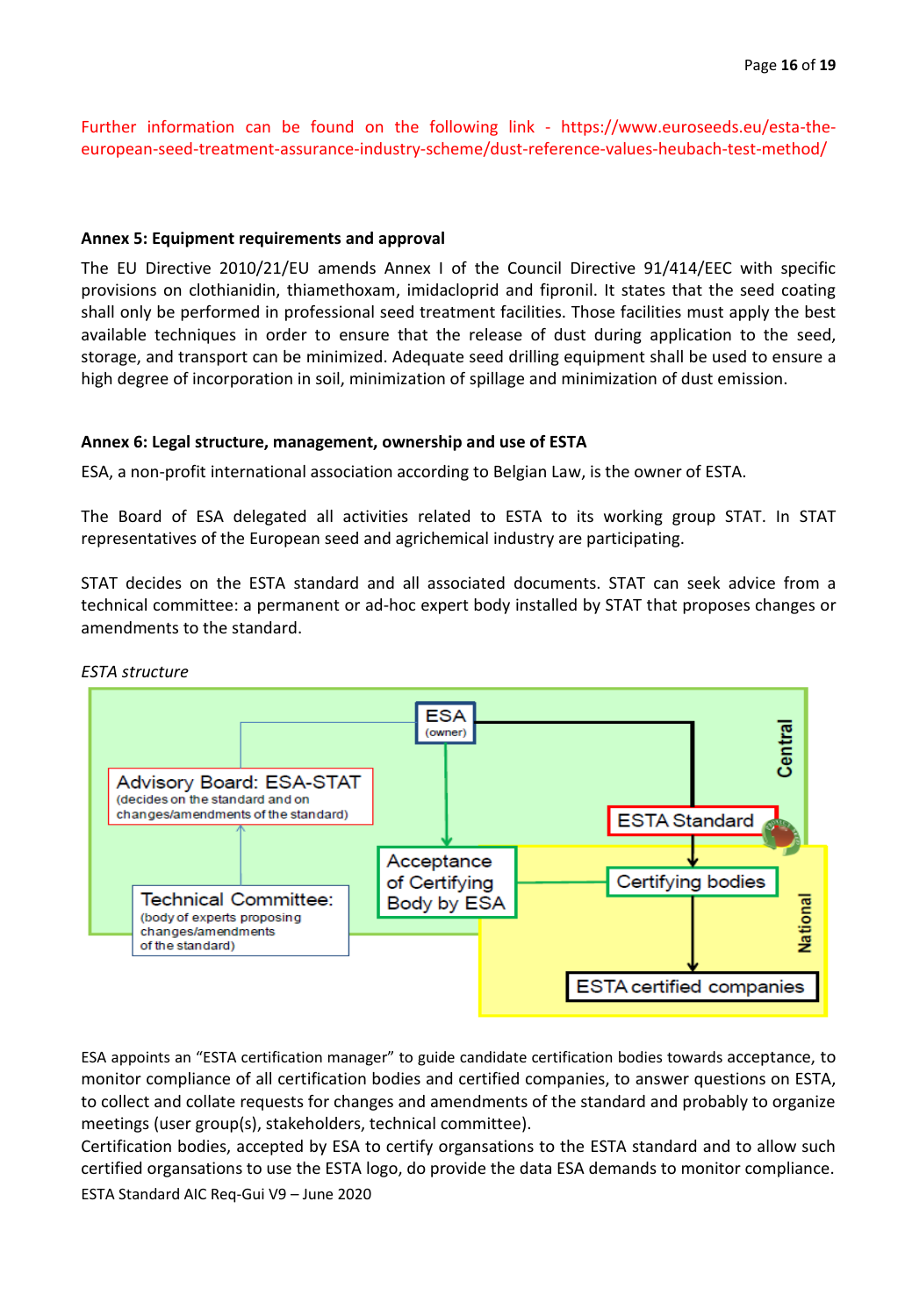ESTA can be embedded in existing (national) certification systems; national seed/trade associations can drive the process within the individual member states.

*ESTA seen from the point of view of a certified company (or a company interested in becoming certified)* 



If ESTA is to be embedded in a national system the central part of the graph above would change as follows (left: without national "system holder", right with "national system holder"):



#### **ESTA: controlled use of name and logo**

Use of the name ESTA and the ESTA logo is controlled. Only ESTA certified organsations can use name and logo as specified:

in their communication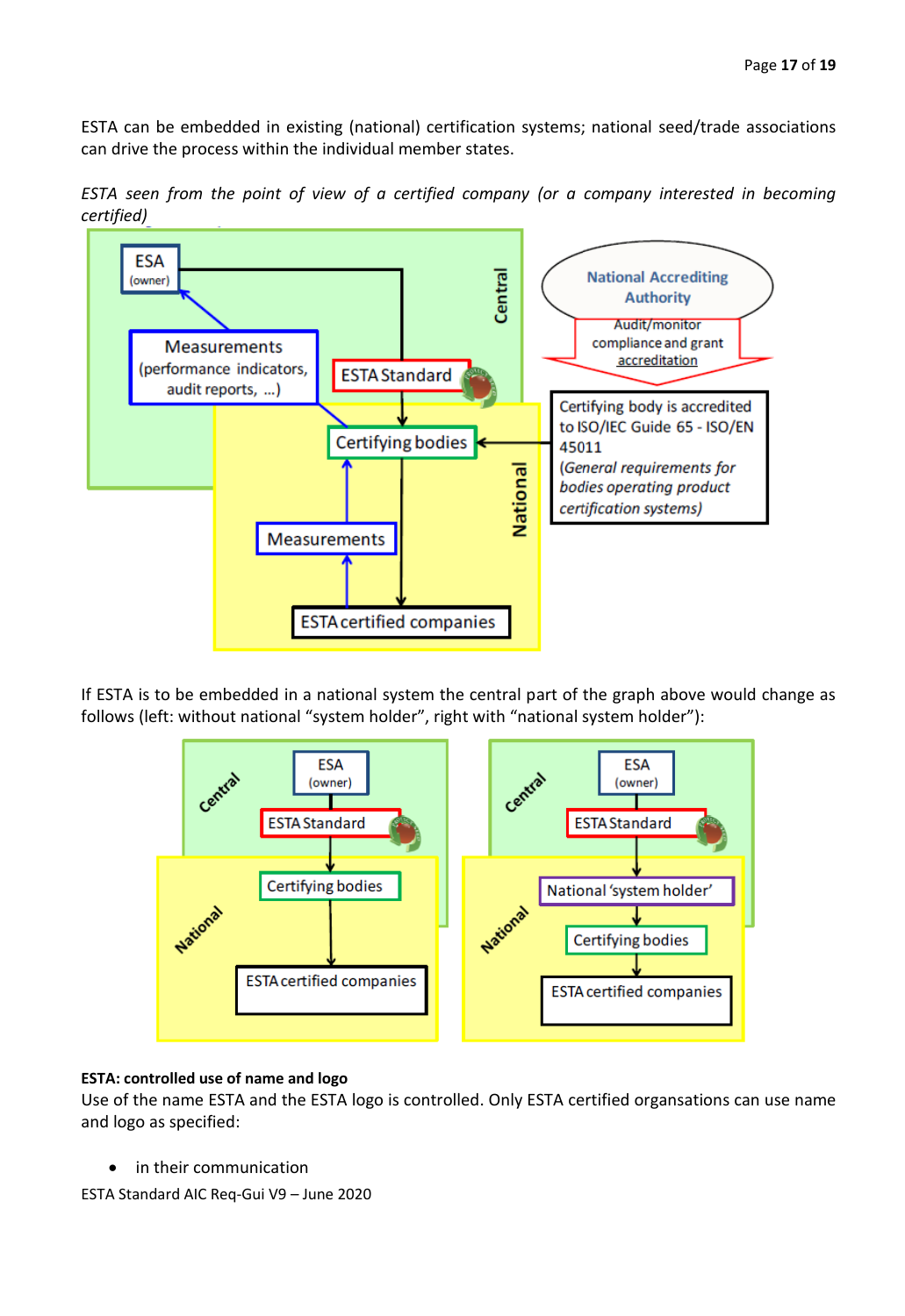• on packaged seed treated in an ESTA certified seed treatment plant if the treatment is within the scope of the ESTA certification.

Before use of the name ESTA and the logo is allowed the ESTA certified organsation will enter into an agreement with ESA that grants a non-exclusive license for use and specifies the conditions for use.



#### <span id="page-17-0"></span>**Annex 7: HACCP**

#### **References:**

HACCP information from the AIC web site

#### **1) HACCP team**

In order to establish a HACCP system, the applicant must appoint a team to conduct the HACCP study that comprises personnel from all of the relevant operations and functions within the company and at least one member with formal HACCP training. The members of the team must be recorded within the HACCP study.

It is acceptable for individual members of staff to fulfil multiple roles in the HACCP team or to utilise resources from outside of the company, provided that the role of the HACCP team remains demonstrably effective.

#### **2) Defining process steps**

The HACCP team must identify and record all of the process steps involved in the storage operations from receipt of goods to outloading and must be in the form of a flow diagram of the operation/process.

#### **3) Hazard analysis**

The HACCP team must identify and record any possible chemical, physical or microbiological hazards that could occur at each process step and adversely affect the stored materials, recognising the nature of their products and their intended use.

#### **a) Pre-requisites**

For practical purposes, participants may wish to recognise 'prerequisites' for the HACCP scheme they implement. These are specified, formal procedures that control potential hazards on a site-wide basis, such as pest control, glass policies, training, etc and help to prevent repetition of hazards and control measures at multiple process steps. Such prerequisites must be defined as part of the HACCP plan and included in any auditing schedule established as a result of the HACCP plan.

## **4) Identify critical control points**